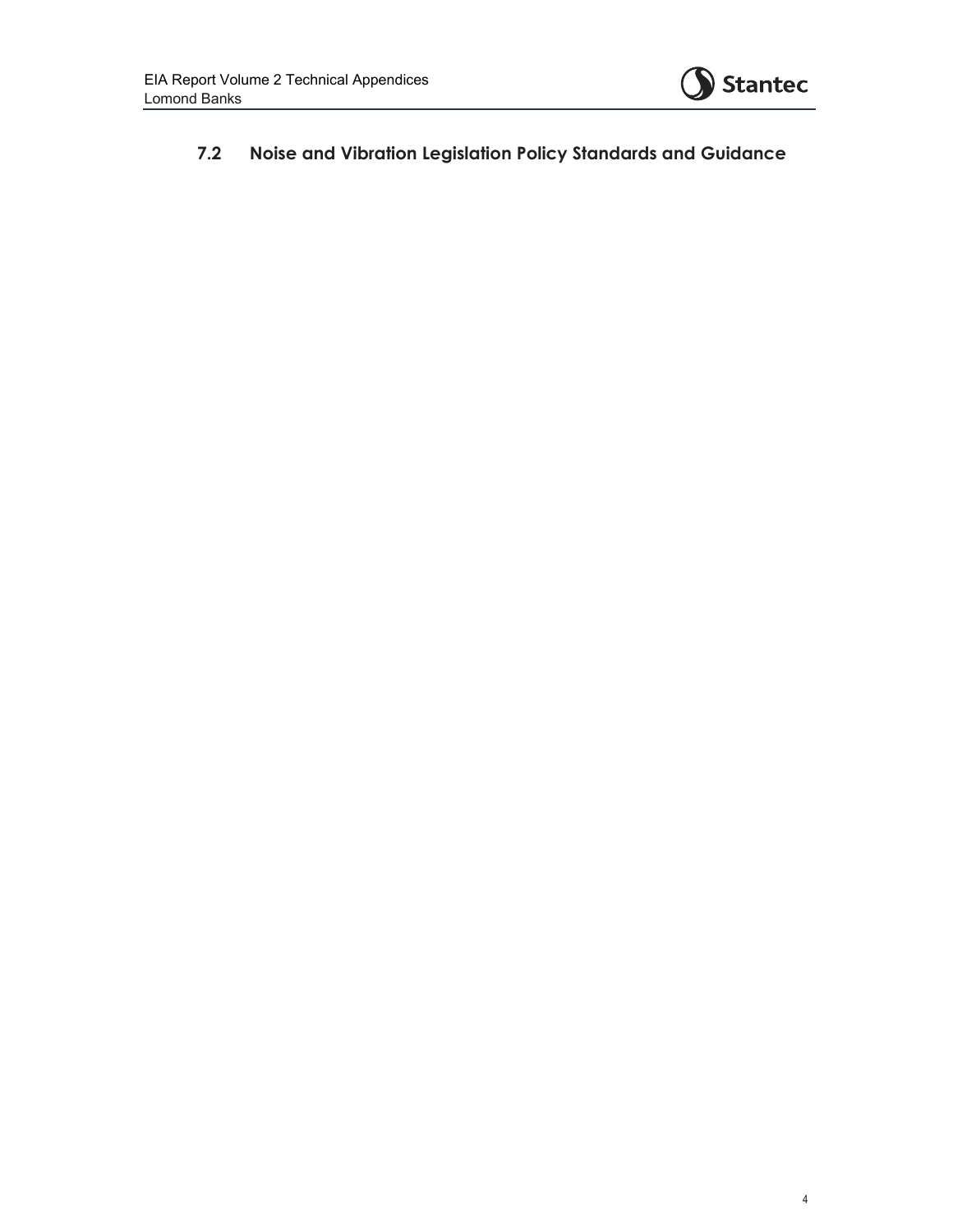

## **1 Legislation**

## **1.1 Control of Pollution Act**

- $1.1.1$ The Control of Pollution Act (CoPA) (HMSO, 1974) published in 1974 covers a wide range of environmental pollution including noise. Parts of the Act have been superseded by the Environmental Protection Act (EPA) (HMSO, 1990) published in 1990.
- $1.1.2$ Section 60 of the Act relates to the 'Control of Noise on Construction Sites' and Section 61 relates to obtaining 'Prior Consent for Work on Construction Sites'. These parts of the Act are often used in conjunction with other standards to determine acceptable noise levels in relation to construction, hours of operation and specific working methods or mitigation.
- A Section 61 application outlines the proposed construction works, hours of operation and a  $1.1.3$ mitigation plan to reduce noise and vibration impact through the use of Best Practicable Means. It allows prior consent to be agreed between the contractor and the council and assists with protecting the contractor from legal action being taken under Section 60 of CoPA (HMSO, 1974) or Section 80 of the EPA (HMSO, 1990).

## **1.2 Environmental Protection Act**

- $1.2.1$ The Environmental Protection Act (EPA) (HMSO, 1990) published in 1990 requires local authorities to investigate noise complaints from premises (land and buildings) and vehicles, machinery or equipment in the street. This includes noise arising from construction sites.
- $1.2.2$ If the local authority is satisfied that noise from a development amounts to a statutory nuisance then the authority must serve an abatement notice on the person responsible or in certain cases the owner or occupier of the property. The notice may require that the noise or nuisance is completely stopped or limited to certain times of the day.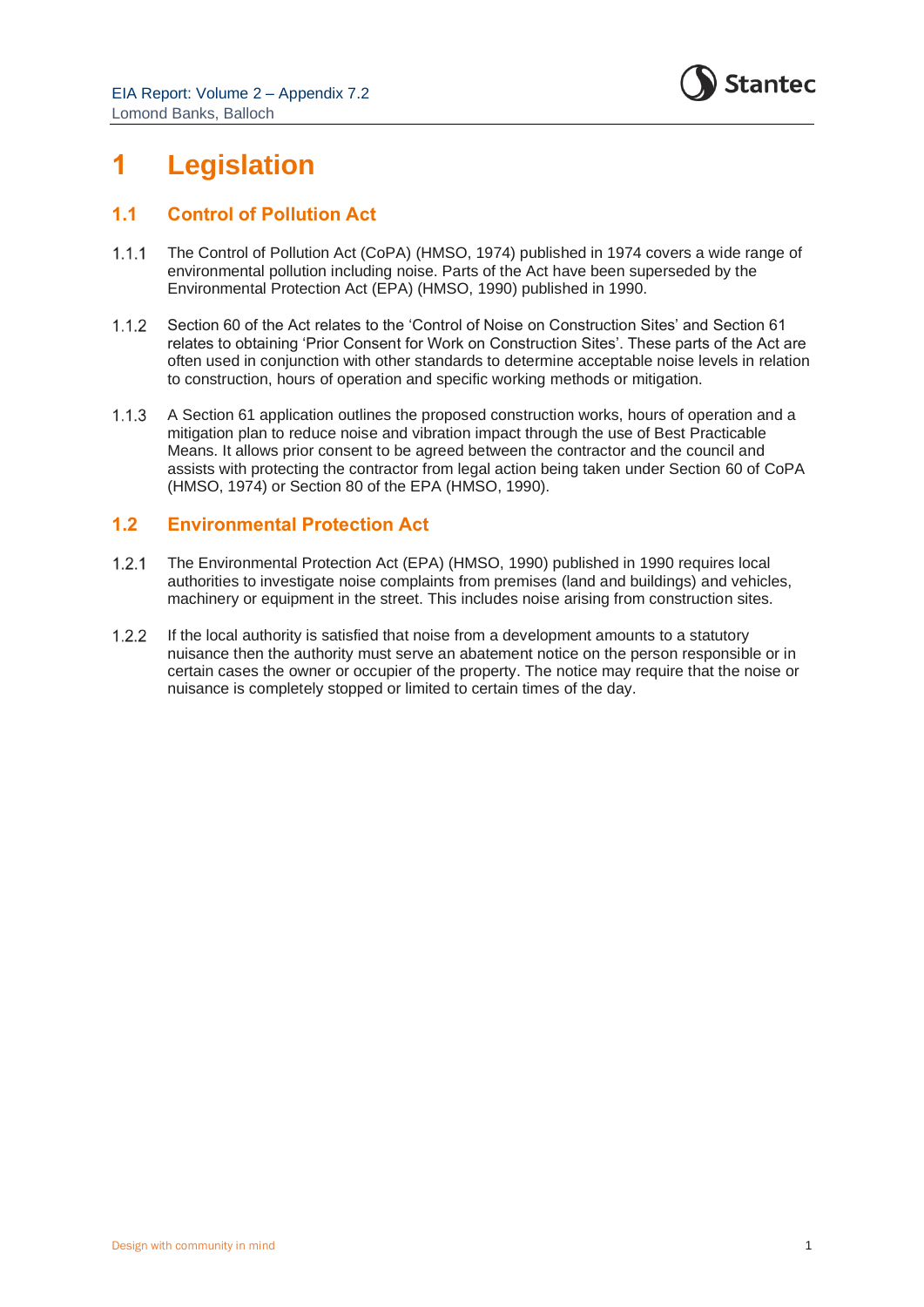EIA Report: Volume 2 – Appendix 7.2 Lomond Banks, Balloch



# **2 Policy**

## **2.1 Local Policy**

### **Loch Lomond and The Trossachs National Park Local Development Plan**

The Loch Lomond and The Trossachs National Park Local Development Plan (LLTNP, 2017)  $2.1.1$ outlines the vision for how the National Park should change over the next 20 years, and the strategy needed to deliver the physical development. Noise is not specifically referred to within the Local Development Plan, although Policy 2 in Section 4 states:

> *"…Amenity and Environmental Effects: avoid any significant adverse impacts of; flooding, noise/vibration, air emissions/ odour/fumes/dust, light pollution, loss of privacy/sunlight/daylight…"*

## **2.2 National Policy**

## **Scottish Planning Policy (SPP)**

- $2.2.1$ A revised Scottish Planning Policy was published in June 2014 (The Scottish Government, 2014) and sets out national planning policies which reflect Scottish Ministers' priorities for operation of the planning system and for the development and use of land.
- $2.2.2$ With respect to noise, Paragraph 106 states:

"*Efficient handling of planning applications should be a key priority, particularly where jobs and investment are involved. To assist with this, pre-application discussions are strongly encouraged to determine the information that should be submitted to support applications. Such information should be proportionate and relevant to the development and sufficient for the planning authority requirements on matters such as the number of jobs to be created, hours of working, transport requirements, environmental effects, noise levels and the layout and design of buildings. Decisions should be guided by the principles set out in paragraphs 28 to 35.*"

 $223$ Paragraph 169 Development Management states:

> "*Proposals for energy infrastructure developments should always take account of spatial frameworks for wind farms and heat maps where these are relevant. Considerations will vary relative to the scale of the proposal and area characteristics but are likely to include…:*

- *Impacts on communities and individual dwellings, including visual impact, residential amenity, noise and shadow flicker…".*
- Paragraph 252 states that:  $2.2.4$

"*Applications should be supported, where necessary, by sufficient information to demonstrate:*

 *operational arrangements (including noise, light, access, waste and odour) are satisfactory and sufficient mitigation plans are in place…."*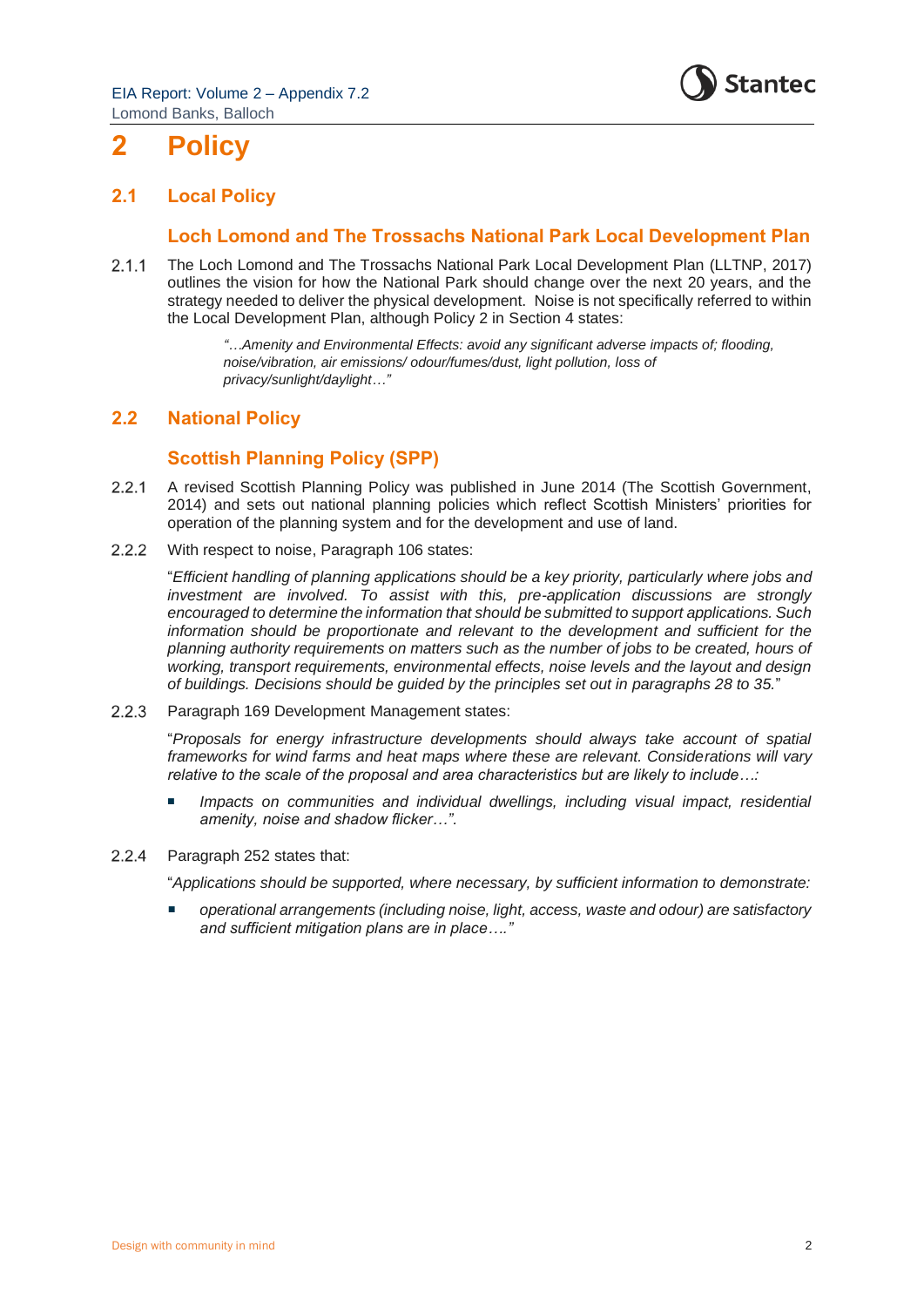EIA Report: Volume 2 – Appendix 7.2 Lomond Banks, Balloch



## **3 Guidance and Relevant Technical Standards**

## **Planning Advice Note PAN 1/2011 Planning and Noise**

- $3.1.1$ Planning Advice Note PAN 1/2011 Planning and Noise (LGCD, 2011) provides advice on the role of the planning system in helping to prevent and limit the adverse effects of noise. Information and advice relating to noise impact assessments (NIA) methods is provided and includes details of the legislation, technical standards and codes of practice for specific noise issues.
- $3.1.2$ In relation to development management, Paragraph 15 states:

*"Issues which may be relevant when considering noise in relation to a development proposal include:*

- *Type of development and likelihood of significant noise impact,*
- Sensitivity of location (e.g. existing land uses, NMA, Quiet Area),
- *Existing noise level and likely change in noise levels,*
- *Character (tonal, impulsivity etc), duration, frequency of any repetition and time of day of noise that is likely to be generated, and*
- *Absolute level and possible dose-response relationships e.g. health effects if robust data available."*
- Furthermore, Paragraph 16 states:  $3.1.3$

*"It is preferable that satisfactory noise levels can be achieved within dwellings with the windows sufficiently open for ventilation. Local circumstances, particularly relating to the existing noise character of the area, should influence the approach taken to noise levels with open or closed windows. It may be appropriate to take a different approach to noise levels in different areas. It may also be appropriate to take a different approach to noise levels when considering the effects of new noisy development on existing residential properties from the approach taken to new residential development close to existing noisy land uses. Satisfactory internal noise levels with open windows may not always be achievable but are always preferable. Where satisfactory levels with open windows are not achievable, practicable mitigation solutions should be explored, taking into account their possible impact on the built environment. Design solutions may be possible, such as locating living rooms and bedrooms on the opposite side of a building to the source of the noise or use of windows designed to provide for ventilation while providing improved sound reduction. In some circumstances however, closed windows with alternative means of ventilation may be unavoidable. Passive systems may be considered but mechanical ventilation should only be used as a last resort. Sound levels in gardens and amenity areas may also need to be considered in terms of enabling a reasonable degree of peaceful enjoyment of these spaces for residents."*

 $3.1.4$ In relation to industrial sources of noise, Paragraph 31 states:

> *"Due to its variable character industrial noise is generally difficult to assess. Since background noise levels vary throughout a 24-hour period it will usually be necessary for Noise Impact Assessments to assess the acceptability of noise levels for separate periods (e.g. day, evening, night and weekend) chosen to suit the hours of operation of the proposed development. Noise that may result from traffic generated by new industrial developments is likely to be a relevant consideration."*

## **TAN/1/2011 Planning and Noise:**

 $3.1.5$ Advice on the role of the planning system in helping to prevent and limit the adverse effects of noise is provided in Planning Advice Note (PAN) 1/2011 'Planning and Noise' (The Scottish Government, 2011b).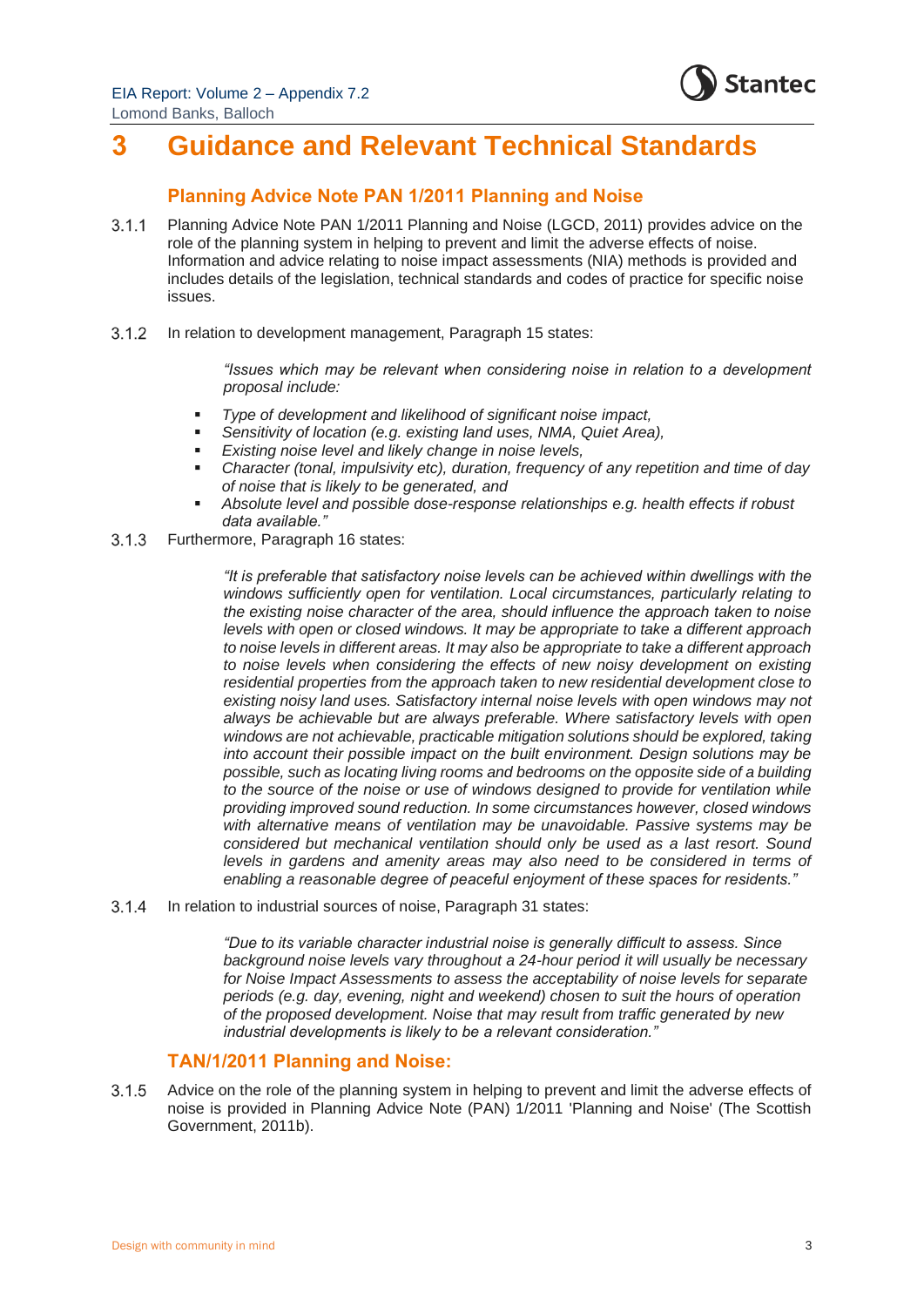

Lomond Banks, Balloch

The methodology provided in Technical Advice Note (TAN) 1/2011'Assessment of Noise' (The  $3.1.6$ Scottish Government, 2011b) is used to assess the suitability of the local noise environment for a residential development. This is a five stage process as follows:

#### **Stage 1: Initial Process**

- $3.1.7$ The initial process of the methodology is to identify all receptors which could be impacted by the development.
- The development is characterised on whether it is a Noise Generating Development (NGD) or  $3.1.8$ a Noise Sensitive Development (NSD)

#### **Stage 2: Quantitative Assessment**

- $3.1.9$ The quantitative assessment method depends on the type of development proposed i.e. Noise Sensitive Development (NSD) or Noise Generating Development (NGD) as follows:
	- NSD a quantitative assessment will be based on comparing an absolute noise level with an appropriate noise target, e.g. WHO guidelines etc.; and
	- NGD a quantitative assessment will be based on the change in noise climate before and after the new noise is introduced. This requires predictive calculations to be used to define post development noise.
- 3.1.10 In relation to the proposed development at West Riverside and Woodbank House, this is considered to be both a noise sensitive and noise generating development as proposed sensitive receptors are susceptible to noise from the existing road network, whilst existing residential receptors are susceptible to any increase in noise level that may be result from the increase in traffic flows generated by the development.

#### **Noise Sensitive Development**

3.1.11 The magnitude of the impact is defined by assessing the amount the road traffic noise level exceeds the assessment criteria for either day or evening periods. The magnitude of impact classifications used in this assessment and shown in **Table A7.1** are based on the consultation response from West Dunbartonshire Council and classifications provided in the Technical Advice Note of PAN 01/2011 (The Scottish Government, 2011a).

| Night Noise Level $1$ , $x =$<br>(Existing -45) LAeg, T=8h | Day Noise Level $1, x =$<br>$(Existing - 55)$ L <sub>Aeg</sub> , 16h | <b>Magnitude of impact</b> |
|------------------------------------------------------------|----------------------------------------------------------------------|----------------------------|
| >15                                                        | >10                                                                  | Major adverse              |
| $10 = x = 15$                                              | $5 = x = 10$                                                         | Moderate adverse           |
| $5 = x < 10$                                               | $3 = x < 5$                                                          | Minor adverse              |
| $0 = x < 5$                                                | $0 = x < 3$                                                          | Negligible                 |
| x < 0                                                      | x < 0                                                                | No adverse impact          |

Table A7.1: Classification of magnitude of Noise Impacts; Noise sensitive Developments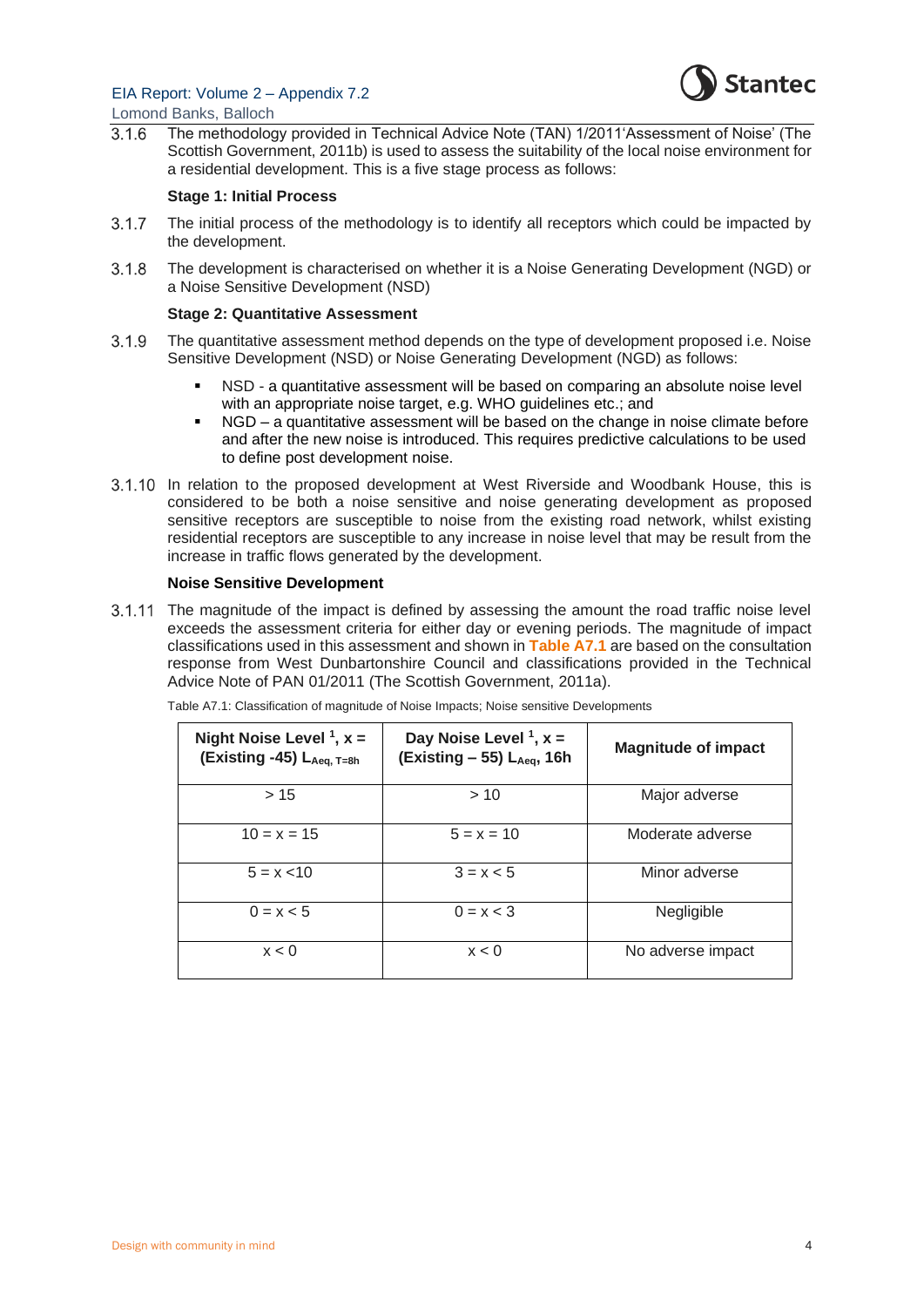

#### **Stage 3: Qualitative assessment**

- The qualitative assessment allows the magnitude of the impact established in Stage 2 to be adjusted accordingly to take into account additional factors. It is based on perception and how noticeable the noise impact is in affecting the amenity value of the NSR. As noise becomes more noticeable, the level of disruption increases leading to significant changes in behaviour with a subsequent loss in the amenities associated with the NSR as follows:
	- Where a new noise source is planned, the assessment will be based on the effect the new noise climate may have on the amenity value of the existing NSR; and
	- Where a new NSD is planned the assessment will be based on the effect the existing noise climate may have on the amenity value of the proposed property.

#### **Stage 4: Level of Significance**

The level of significance of the noise impact at the NSR is obtained through the relationship of the receptor's sensitivity to noise and the magnitude of the noise impact. **Table A7.2** provides a framework for determining the level of significance in relation to the magnitude of the impact and the sensitivity of the receptor.

| Magnitude of  | Level of Significance Relative to Sensitivity of Receptor |                  |                    |  |
|---------------|-----------------------------------------------------------|------------------|--------------------|--|
| <b>Impact</b> | Low                                                       | <b>Moderate</b>  | <b>High</b>        |  |
| Major         | Slight / Moderate                                         | Moderate / Large | Large / Very Large |  |
| Moderate      | Neutral / Slight                                          | Slight           | Slight / Moderate  |  |
| Minor         | Neutral / Slight                                          | Slight           | Slight / Moderate  |  |
| Negligible    | Neutral / Slight                                          | Neutral / Slight | Slight             |  |
| No Change     | <b>Neutral</b>                                            | <b>Neutral</b>   | <b>Neutral</b>     |  |

Table A7.2: Significance of Effects

- According to TAN 1/2011, an exceedance sound level of 'moderate' or above within gardens is considered as significant.
- 3.1.15 The definitions of the levels of significance are described as below:
	- **Slight:** These effects may be raised but are unlikely to be of importance in the decision making process;
	- **Moderate:** These effects, if adverse, while important, are not likely to be key decision making issues;
	- Large: These effects are likely to be important considerations but where mitigation may be effectively employed such that resultant adverse effects are likely to have a Moderate or Slight significance; and
	- **Very large:** These effects represent key factors in the decision making process. They are generally, but not exclusively associated with impacts where mitigation is not practical or would be ineffective.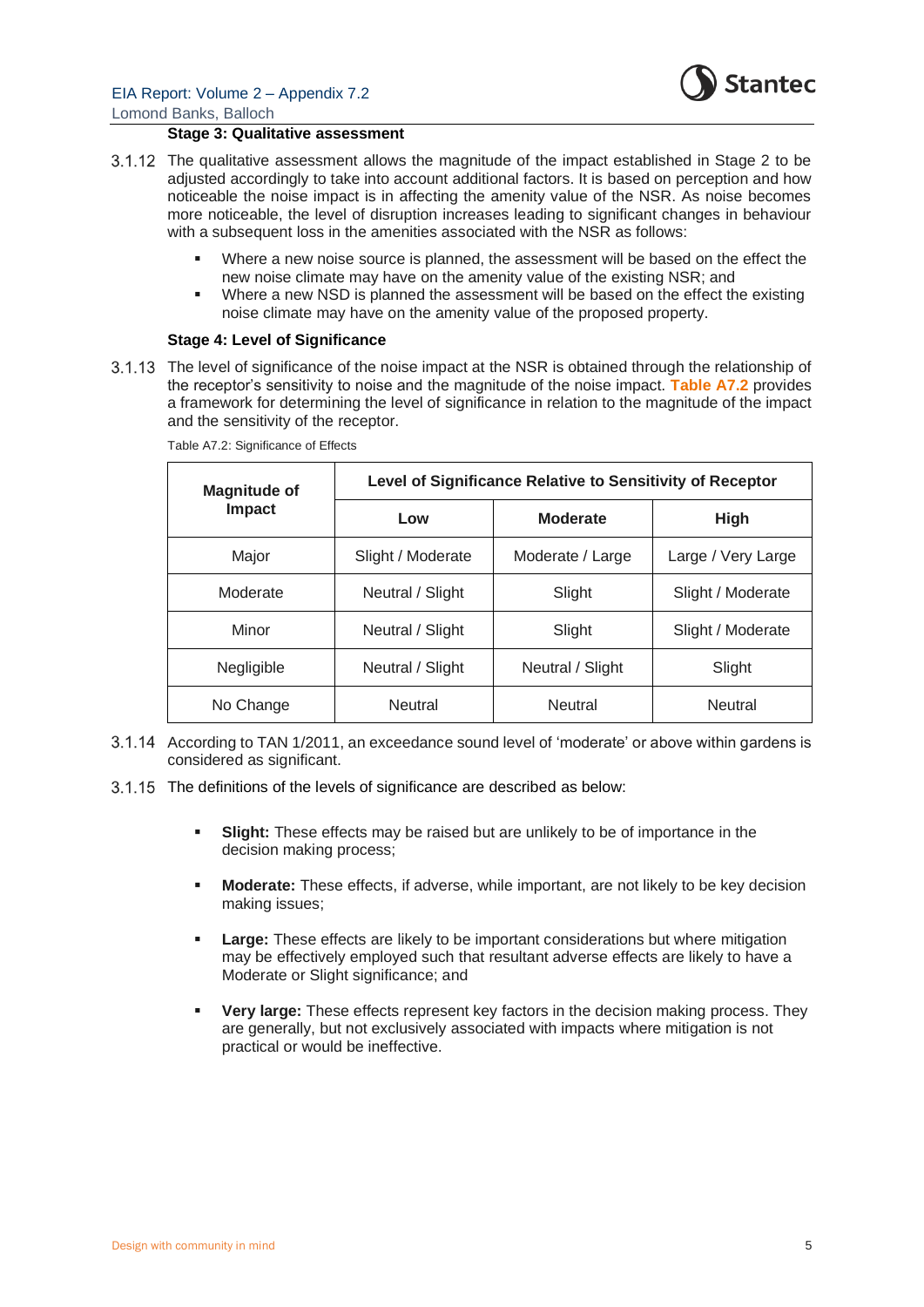

#### **Stage 5: The Decision Process**

 $3.1.16$ Stages 2 to 4 are repeated for all identified NSRs and a Summary Table of Significance is completed which provides an overview of the level of significance of the noise impact on all NSRs.

#### **Noise Generating Development**

- 3.1.17 The magnitude of impact is defined by assessing the change of road traffic noise from the baseline level vs the predicted future levels with and without the development. The impact of which are assessed for both day and evening time.
- The classification of magnitude of impacts used for this assessment is shown in **Table A7.3**;

Table A7.3: Classification of Magnitude of Noise Impacts; Noise Generating Development

| Change in Noise Level, x LAeq, T dB | <b>Magnitude of Impact</b> |
|-------------------------------------|----------------------------|
| $x \geq 5$                          | Major adverse              |
| $3 \leq x < 5$                      | Moderate adverse           |
| $1 \leq x < 3$                      | Minor adverse              |
| 0 < x < 1                           | Negligible adverse         |
| $x = 0$                             | No change                  |
| $-1 < x < 0$                        | Negligible beneficial      |
| $-3 < x \le -1$                     | Minor beneficial           |
| $-5 < x \le -3$                     | Moderate beneficial        |
| $x \le -5$                          | Major beneficial           |

### **Department of Transport: Calculation of Road Traffic Noise**

- The Calculation of Road Traffic Noise (CRTN) (Department for Transport Welsh Office, 1988) describes the standard procedures for the measurement and calculation of traffic noise. It includes consideration of a number of factors including vehicle class, speed, road surface, distance attenuation and barrier attenuation.
- $3.1.20$ Noise levels are measured or predicted in terms of the  $L_{A10.1hour}$  or  $L_{A10.18hour}$ . The  $L_{A10.18hour}$  is the arithmetic average of the measured or calculated  $L_{410,1h_0yr}$  levels for each one-hour period between 06:00 hours and 00:00 hours.
- 3.1.21 Paragraph 43 details the methodology to be employed when calculating the  $L_{A10,18hour}$  noise level using a shortened measurement procedure. This requires that the  $L_{A10,1 hour}$  sound levels associated with the road are measured over 3 consecutive one-hour periods anytime between 10:00 and 17:00 hours.
- 3.1.22 The measured  $L_{A10,1 hour}$  sound levels are arithmetically averaged to give a single figure  $L_{A10,3 hour}$ level as detailed below.
	- (1)  $L_{A10.18\text{hour}} = L_{A10.3\text{hour}} 1 \text{dB}$

### **Environmental Noise Guidelines for the European Region**

3.1.23 The World Health Organization (WHO) 'Environmental Noise Guidelines for the European Region' (WHO, 2018) sets out guidance on suitable external noise levels from specific noise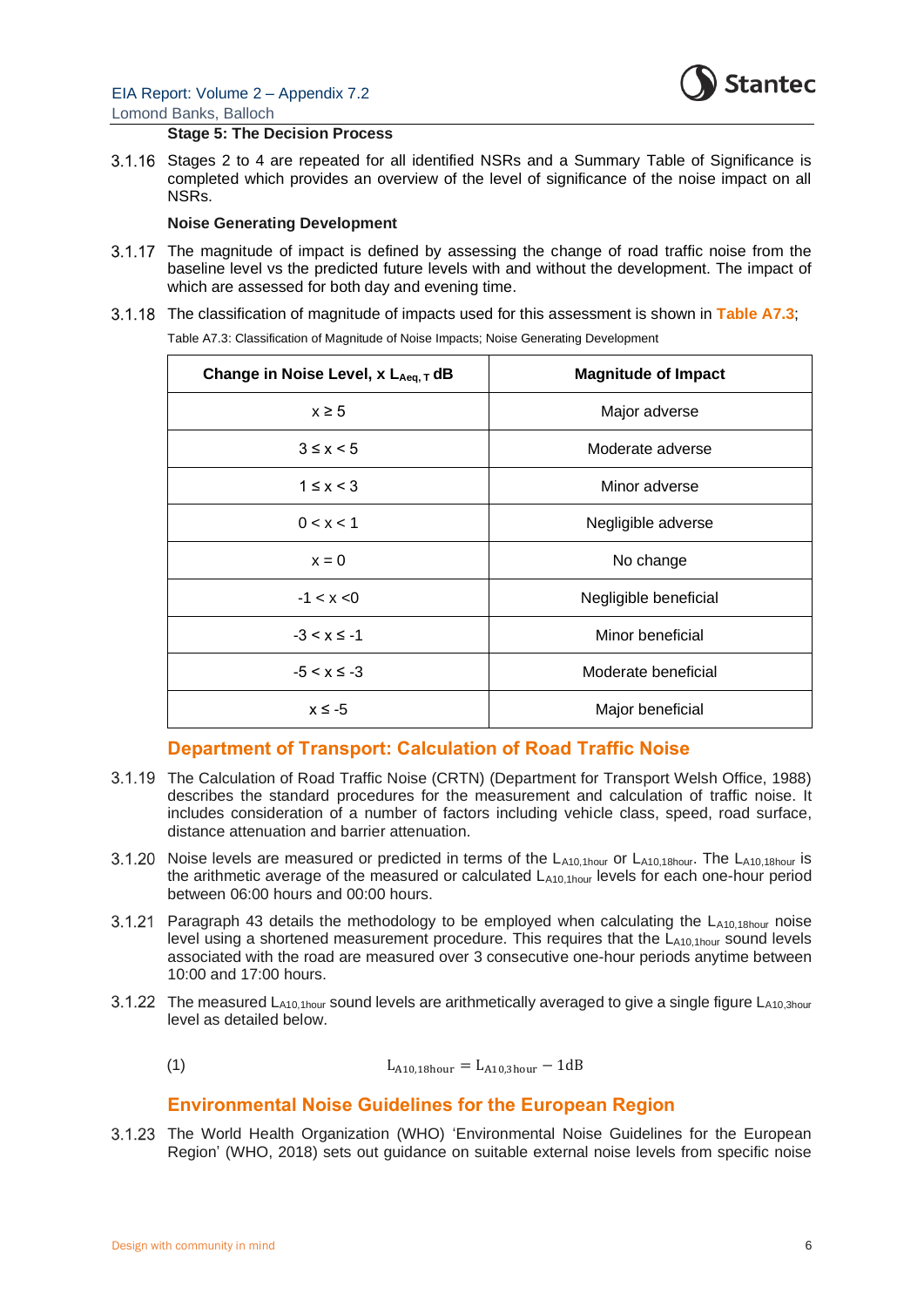

sources including road traffic railway, aircraft, wind turbine and leisure noise to inform policy makers.

- 3.1.24 The guidelines refer to  $L_{den}$  and  $L_{nicht}$  dB values for road traffic, railway, aircraft and railway noise. These are sound descriptors not commonly used within the UK. More commonly utilised descriptors are the daytime average (LAeq,16hours) and night-time average (LAeq,8 hours) levels.
- With respect to indoor noise levels, the guideline document states that "*the GDG recommends that all CNG indoor guideline values and any values not covered by the current guidelines (such as industrial noise and shopping areas) should remain valid*."

### **World Health Organisation (WHO) Guidelines for Community Noise**

- In Guidelines for Community Noise, (World Health Organisation, 1999), 55dB(A) was indicated as a criteria threshold below which few people are seriously annoyed (for an outdoor living area), during daytime and evening and other circumstances. To avoid sleep disturbance night time noise events exceeding 45dB (A) at the outside facades of living spaces should be avoided. In addition, the guidance identifies that negative sleep impacts are avoided at 30dB for continuous noise sources. It also provides guidance on the attenuation provided to internal living areas when windows are partially opened i.e. up to 15dB reduction in external noise levels.
- BS EN 12758:2011 'Glass in Building, Glazing and Sound Insulation; Product Descriptions and Determination of Properties'.

## **BS 7445:2003 Part 1 Description and Measurement of Environmental Noise. Guide to Quantities and Procedures.**

- BS 7445-1 describes methods and procedures for measuring noise from all sources which contribute to the total noise climate of a community environment, individually and in combination. The results are expressed as equivalent continuous A-weighted sound pressure levels, LAeq, T.
- BS 7445-1 states that sound level meters that are used should conform to Class 1 (or Class 2 as a minimum) as described in BS EN 61672:2003 and should be calibrated according to the instructions of the manufacturer and field calibration should be undertaken at least before and after each series of measurements.
- 3.1.30 Key aspects of the outdoor measurement procedure are:
	- Whenever possible the measurement should be completed more than 3.5m from a reflective structure other than the ground,
	- The ideal measurement height is between 1.2m and 1.5m, and
	- Measurement time intervals should be chosen so that measurements are completed within specified meteorological conditions.
- The standard also provides advice on selecting appropriate parameters when recording various types of noise, e.g. steady noise, fluctuating noise etc.

## **5228-1:2009+A1:2014 Code of Practice for Noise and Vibration Control on Construction and Open Sites – Part 1: Noise**

- BS 5228-1:2009+A1:2014 (BSI, 2014) gives recommendations for basic methods of noise control relating to construction sites, including sites where demolition, remediation, ground treatment or related civil engineering works are being carried out, and open sites, where work activities/operations generate significant noise levels, including industry-specific guidance.
- Annexes C and D detail current and historical sound level data associated with different construction and demolition operations that can be used to calculate the impact of noise from construction sites.
- Annex E outlines example criteria for the assessment of the potential significance of noise effects and describes methods to identify the likely significance of noise levels from surface construction activity.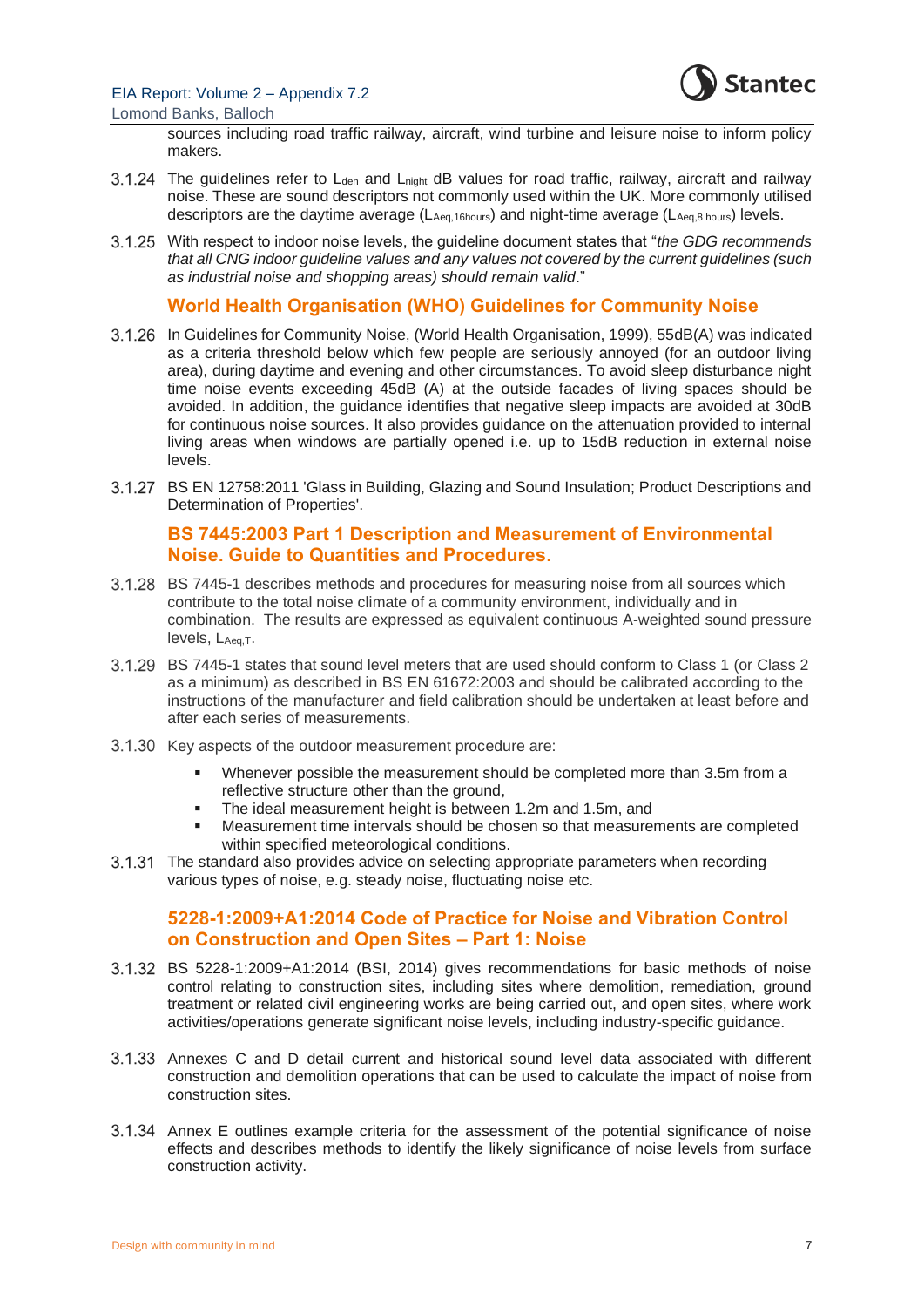

#### **Assessment Methodology**

- Annex F provides a calculation method for estimating noise from construction sites. Source sound levels for stationary and quasi-stationary activities, obtained either from sound level data contained in Annexes C and D or from measurements, are corrected for source-received distance, reflections and screening or soft ground attenuation. For continuous plant, the source level should be adjusted to account for the proportion of the assessment period during which the plant is operating. For cyclic or intermittent plant, the source level should be adjusted for the number of complete sequences that will occur within the assessment period. The calculation procedure, as outlined in Paragraph F.2.2.2.1, is as follows:
	- Stage 1: Obtain an activity  $L_{Aeq,T}$  by direct measurement of similar plant in the same mode of operation, or use the values given in Annexes C and D:
	- Stage 2. If the distance R, in metres (m), from the point of interest to the geometric centre of the plant or activity is other than 10 m, subtract from the  $L_{Aeq,T}$  obtained in stage 1 a distance adjustment for either hard ground.  $K_h$ , or for soft ground,  $K_s$ , in decibels (dB), obtained either:

- 
$$
K_h = 20log_{10} \frac{R}{10}
$$
; or

$$
K_s = \left(25log_{10}\frac{R}{10}\right) - 2
$$

where  $R \ge 25$  m:

Stage 3: Make allowances for reflections and screening.

The final results of this analysis then needs to be logarithmically summed and weighted to provide an "A" weighted level. Subtract any attenuation due to screening from the value of  $L_{Aeq,T}$  calculated at the point of interest. Where the point of interest is 1 m from the facade of building, make an allowance for reflection by adding 3 dB to the calculated (free field) levels.

- Stage 4: Repeat stages 1 to 3 for each activity;
- Stage 5: Estimate the percentage of the assessment period for which each activity takes place. Then use one of the methods outlined in F.2.6 of BS 5228-1:2009+A1:2014 to predict the assessment period  $L_{Aeq,T}$  from the individual activity  $L_{Aeq,T}$  values obtained in Stage 3, which might be on a shorter time-base.

#### **Assessment Criteria**

- Annex E outlines example criteria for the assessment of the potential significance of noise effects and describes methods to identify the likely significance of noise levels from surface construction activity.
- The ABC method provides the threshold of potential significant effect at dwellings when the site noise level, rounded to the nearest decibel, exceeds the threshold value. For the appropriate period (night, evening/weekends or day), the ambient noise level is determined and rounded to the nearest 5 dB. This is then compared with the site noise level. If the site noise level exceeds the appropriate category value, then a potential significant effect is indicated. The assessor then needs to consider other project-specific factors, such as the number of receptors affected and the duration and character of the impact, to determine if there is a significant effect.
- **Table A7.4** describes the example threshold of potential significant effects of noise from construction and open sites at dwellings.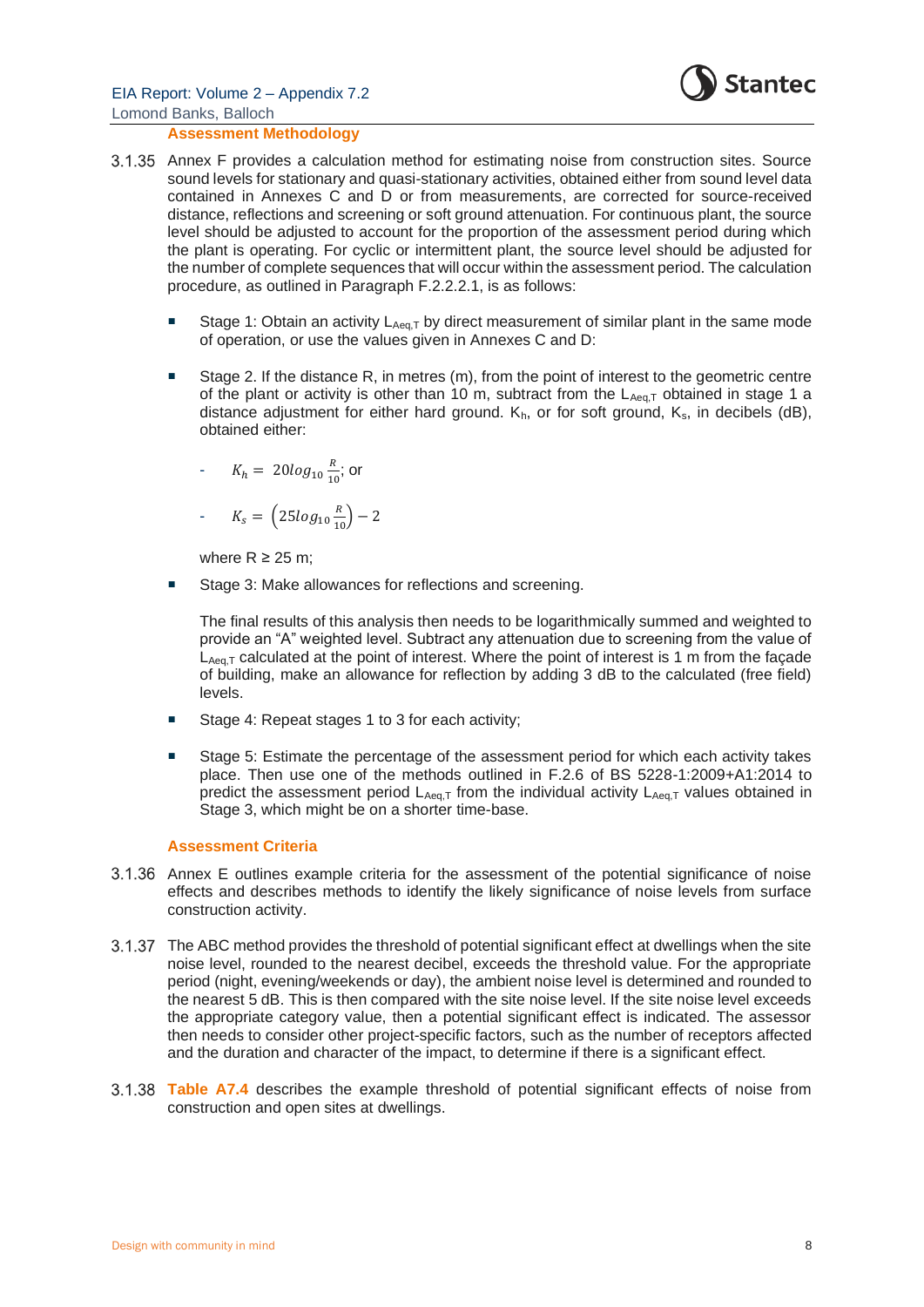

#### EIA Report: Volume 2 – Appendix 7.2 Lomond Banks, Balloch

#### Table A7.4: Example Threshold of Potential Significant Effect at Dwellings

|                                                         | Threshold Value, in decibels (dB) |                                                                             |    |
|---------------------------------------------------------|-----------------------------------|-----------------------------------------------------------------------------|----|
|                                                         |                                   | Category A <sup>A)</sup> Category B <sup>B)</sup> Category C <sup>C</sup> ) |    |
| Night-time $(23:00 - 07:00)$                            | 45                                | 50                                                                          | 55 |
| Evenings and weekends <sup>D)</sup>                     | 55                                | 60                                                                          | 65 |
| Daytime (07:00 - 19:00) and Saturdays (07:00 -<br>13:00 | 65                                | 70                                                                          | 75 |

NOTE 1 A potential significant effect is indicated if the LAeq,T noise level arising from the site exceeds the threshold level for the category appropriate to the ambient noise level.

NOTE 2 If the ambient noise level exceeds the Category C threshold values given in the table (i.e. the ambient noise level is higher than the above values), then a potential significant effect is indicated if the total  $L_{Aeq,T}$  noise level for the period increases by more than 3 dB due to site noise.

NOTE 3 Applied to residential receptors only.

- <sup>A)</sup> Category A: threshold values to use when ambient noise levels (when rounded to the nearest 5 dB) are less than these values.
- $B$ ) Category B: threshold values to use when ambient noise levels (when rounded to the nearest 5 dB) are the same as category A values.
- C) Category C: threshold values to use when ambient noise levels (when rounded to the nearest 5 dB) are higher than category A values.
- D) 19.00–23.00 weekdays, 13.00–23.00 Saturdays and 07.00–23.00 Sundays.

### **BS 5228-2:2009+A1:2014 Code of Practice for Noise and Vibration Control on Construction and Open Sites – Part 2: Vibration**

- BS 5228-2:2009+A1:2014 gives recommendations for basic methods of vibration control relating to construction and open sites where work activities/operations generate significant vibration levels, including industry-specific guidance.
- 3.1.40 Annex B outlines criteria for the assessment of the significance of vibration effects. Furthermore, Table B.1 provides guidance that compares the predicted Peak Particle Velocity (PPV) and the consequences in terms of human perception and disturbance.
- **Table A7.5** outlines the guidance on effects of vibration levels.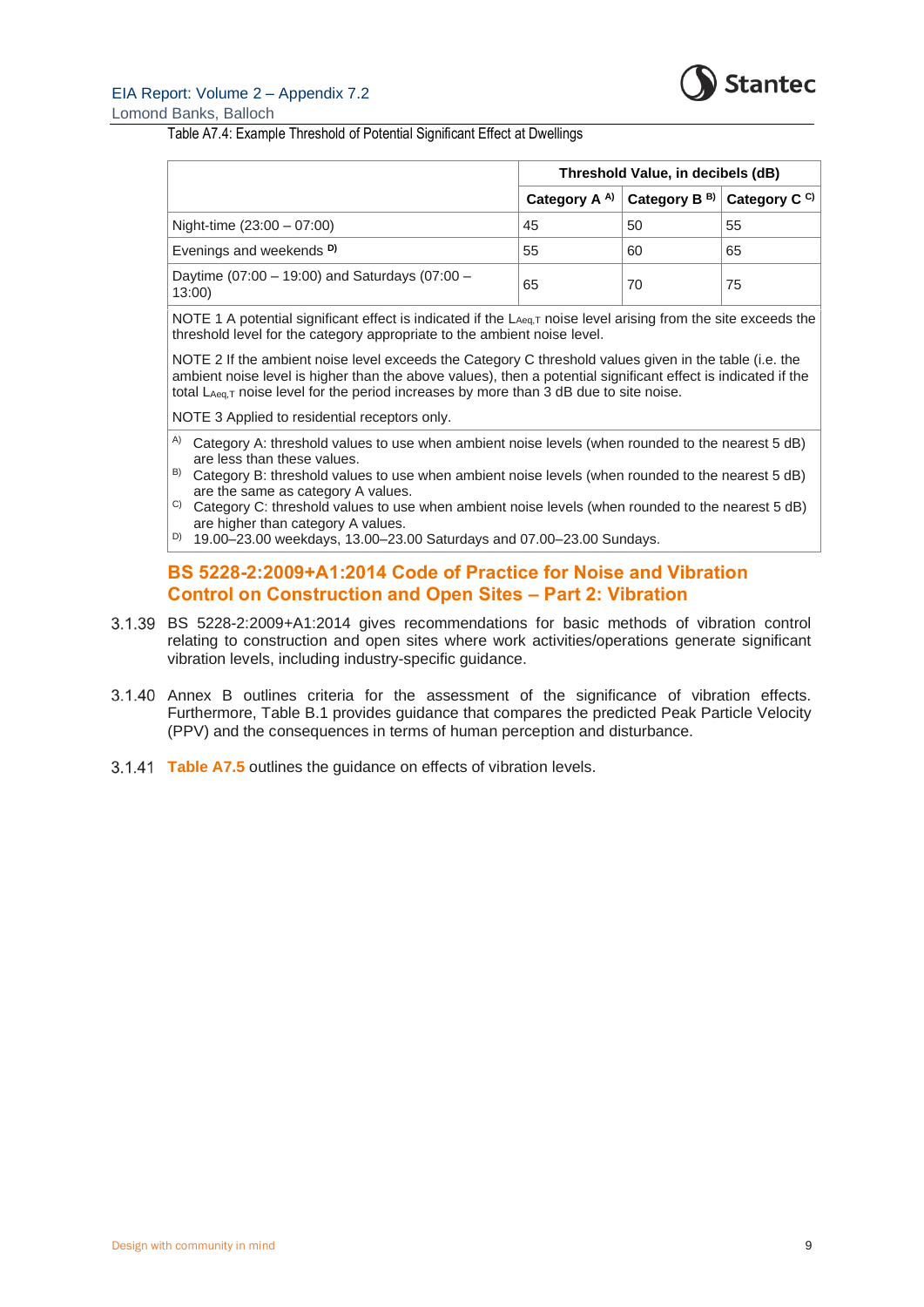

Lomond Banks, Balloch

Table A7.5: Guidance on Effects of Vibration Levels

| Vibration Level A), B), C)                                                                                                                                                                                                                                                                                                                                                                                                 | <b>Effect</b>                                                                                                                                                                                         |  |
|----------------------------------------------------------------------------------------------------------------------------------------------------------------------------------------------------------------------------------------------------------------------------------------------------------------------------------------------------------------------------------------------------------------------------|-------------------------------------------------------------------------------------------------------------------------------------------------------------------------------------------------------|--|
| $0.14$ mm $\cdot$ s <sup>-1</sup>                                                                                                                                                                                                                                                                                                                                                                                          | Vibration might be just perceptible in the most sensitive situations for most<br>vibration frequencies associated with construction. At lower frequencies,<br>people are less sensitive to vibration. |  |
| $0.3$ mm $\cdot$ s <sup>-1</sup>                                                                                                                                                                                                                                                                                                                                                                                           | Vibration might be just perceptible in residential environments.                                                                                                                                      |  |
| 1.0 mm $\cdot$ s <sup>-1</sup>                                                                                                                                                                                                                                                                                                                                                                                             | It is likely that vibration of this level in residential environments will cause<br>complaint, but can be tolerated if prior warning and explanation has been<br>given to residents.                  |  |
| 10 mm $\cdot$ s <sup>-1</sup>                                                                                                                                                                                                                                                                                                                                                                                              | Vibration is likely to be intolerable for any more than a very brief exposure to<br>this level in most building environments.                                                                         |  |
| A)<br>the point of entry into the recipient.                                                                                                                                                                                                                                                                                                                                                                               | The magnitudes of the values presented apply to a measurement position that is representative of                                                                                                      |  |
| B)<br>A transfer function (which relates an external level to an internal level) needs to be applied if only<br>external measurements are available.                                                                                                                                                                                                                                                                       |                                                                                                                                                                                                       |  |
| C)<br>Single or infrequent occurrences of these levels do not necessarily correspond to the stated effect in<br>every case. The values are provided to give an initial indication of potential effects, and where these<br>values are routinely measured or expected then an assessment in accordance with BS 6472-1 or -2,<br>and/or other available guidance, might be appropriate to determine whether the time varying |                                                                                                                                                                                                       |  |

Table B.2 of BS 5228-2:2009+A1:2014 provides guidance on PPV vibration limits for transient excitation for different building types**. Table A7.6** outlines the transient vibration guide values for cosmetic damage to buildings.

| <b>Type of Building</b>                                                                     | <b>Peak Component Particle Velocity in</b><br><b>Frequency Range of Predominant Pulse</b> |                                                                 |  |
|---------------------------------------------------------------------------------------------|-------------------------------------------------------------------------------------------|-----------------------------------------------------------------|--|
|                                                                                             | 4 Hz to 15 Hz                                                                             | 15 Hz and above                                                 |  |
| Reinforced or Framed Structures.<br>Industrial and heavy commercial buildings.              | 50 mm/s at 4 Hz and above                                                                 |                                                                 |  |
| Un-reinforced or light framed structures.<br>Residential or light commercial type buildings | 15 mm/s at 4 $Hz$<br>increasing to 20 mm/s<br>at 15 Hz                                    | 20 mm/s at 15 Hz<br>increasing to 50 mm/s<br>at 40 Hz and above |  |

Table A7.6: Transient Vibration Guide Values for Cosmetic Damage

exposure is likely to give rise to any degree of adverse comment.

NOTE 1 Values referred to are at the base of the building.

NOTE 2 At frequencies below 4 Hz, a maximum displacement of 0.6 mm (zero to peak) is not be exceeded.

## **British Standard 4142:2014 +A1:2019 Methods for Rating and Assessing Industrial and Commercial Sound**

- BS 4142:2014 +A1:2019 (BSI, 2019) describes methods for rating and assessing sound of an industrial and/or commercial nature. The methods described in the standard use outdoor sound levels to assess the likely effects of sound on people who might be inside or outside a dwelling or premises used for residential purposes upon which sound is incident.
- The standard is used to determine the rating levels for sources of sound of an industrial and/or commercial nature and the ambient, background and residual sound levels at outdoor locations. These levels could be used for the purposes of investigating complaints; assessing sound from proposed, new, modified or additional source(s) of sound of an industrial and/or commercial nature; and assessing sound at proposed new dwellings or premises used for residential purposes. However, the determination of noise amounting to a nuisance is beyond the scope of the standard.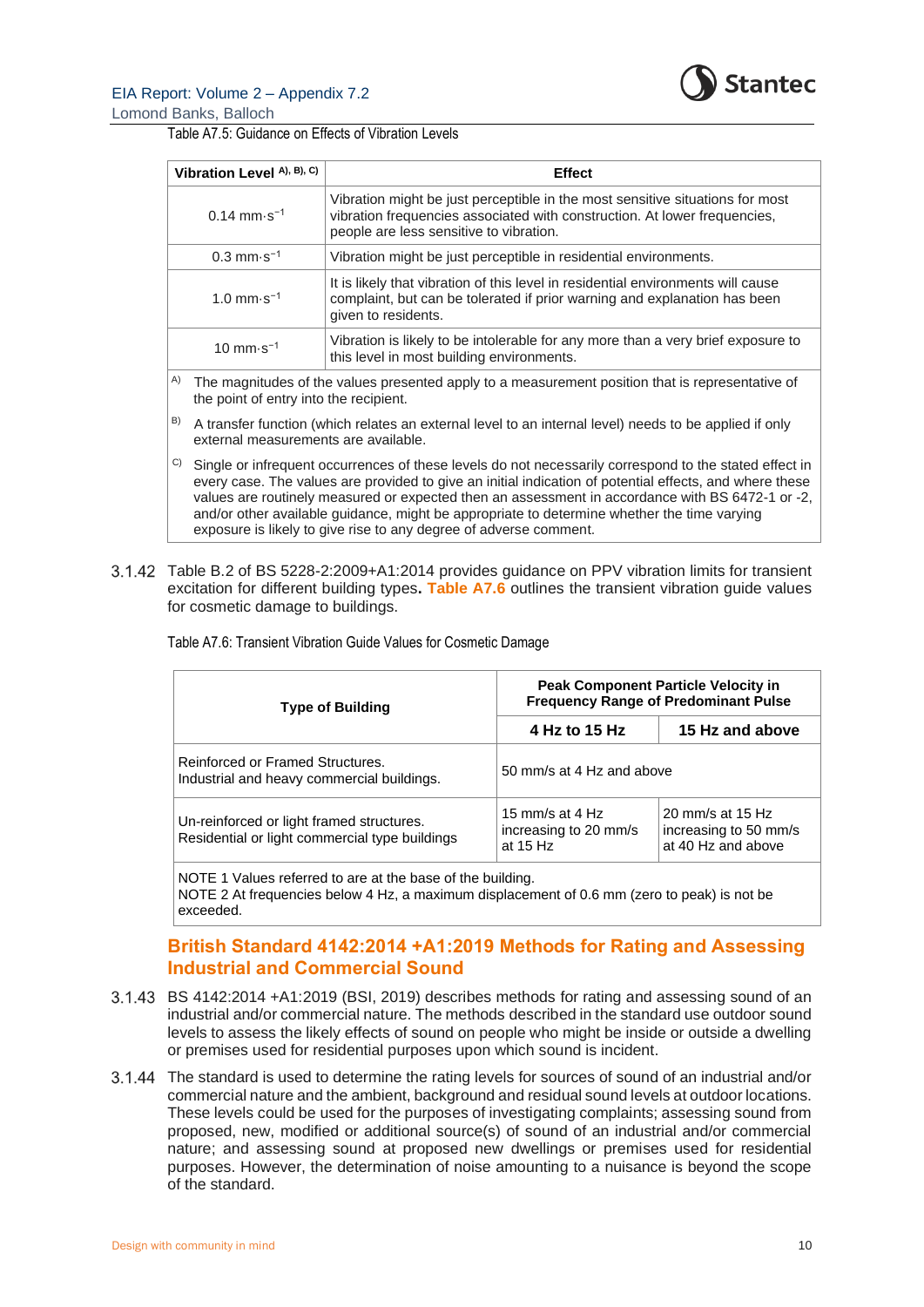

Lomond Banks, Balloch

- The standard should not be used to assess sound from the passage of vehicles on public roads and railway systems; recreational activities; music and other entertainment; shooting grounds; construction and demolition; domestic animals; people; public address systems for speech and other sources falling within the scopes of other standards or guidance. The standard cannot be applied to the derivation of indoor sound levels arising from sound levels outside, or the assessment of indoor sound levels.
- The procedure contained in BS 4142 assesses the significance of sound which depends upon the margin by which the rating level of the specific sound sources exceeds the background sound level and the context in which the sound occurs/will occur. It is noted that a BS 4142 assessment is reliant on measuring relevant background sound levels.
- 3.1.47 An initial estimate of the impact of the specific sound is obtained by subtracting the measured background sound level from the rating level and considering the following:
	- Typically, the greater this difference, the greater the magnitude of the impact;
	- A difference of around +10 dB or more is likely to be an indication of a significant adverse impact, depending on the context;
	- A difference of around +5 dB is likely to be an indication of an adverse impact, depending on the context; and
	- The lower the rating level is relative to the measured background sound level, the less likely it is that the specific sound source will have an adverse impact or a significant adverse impact. Where the rating level does not exceed the background sound level, this is an indication of the specific sound source having a low impact, depending on the context.
- When considering the introduction of a new noise sensitive receptor Section 8.5 states:

"*Measure the background sound at the intended location of any new noise-sensitive receptor(s) in the absence of any specific sound.*

*NOTE Where a new noise-sensitive receptor is introduced and there is extant industrial and/or commercial sound, it should be recognized that the industrial and/or commercial sound forms a component of the acoustic environment. In such circumstances other guidance and criteria in addition to or alternative to this standard can also inform the*  appropriateness of both introducing a new noise-sensitive receptor and the extent of *required noise mitigation*."

- In order to consider the context, BS 4142 advises that the following factors should be considered:
	- The absolute level of sound:
	- The character and level of the residual sound compared to the character and level of the specific sound; and
	- The sensitivity of the receptor and whether dwellings or other premises used for residential purposes will already incorporate design measures that secure good internal and/or outdoor acoustic conditions such as:
	- Façade insulation treatment;
	- Ventilation and/or cooling that will reduce the need to have windows open to provide rapid or purge ventilation; and
	- Acoustic screening.

## **Design Manual for Road and Bridges– Design Manual for Road and Bridges LA 111 Traffic Noise and Vibration**

The Design Manual for Roads and Bridges (DMRB) is considered to be the regulatory standard for the design of a new road or improvements to an existing road. In particular, LA 111 (Standards for Highways, 2020) was published in 2020 by National Highways and provides guidance on the assessment and the reporting of noise and vibration impacts relating to roads (including the change in traffic flows and construction).